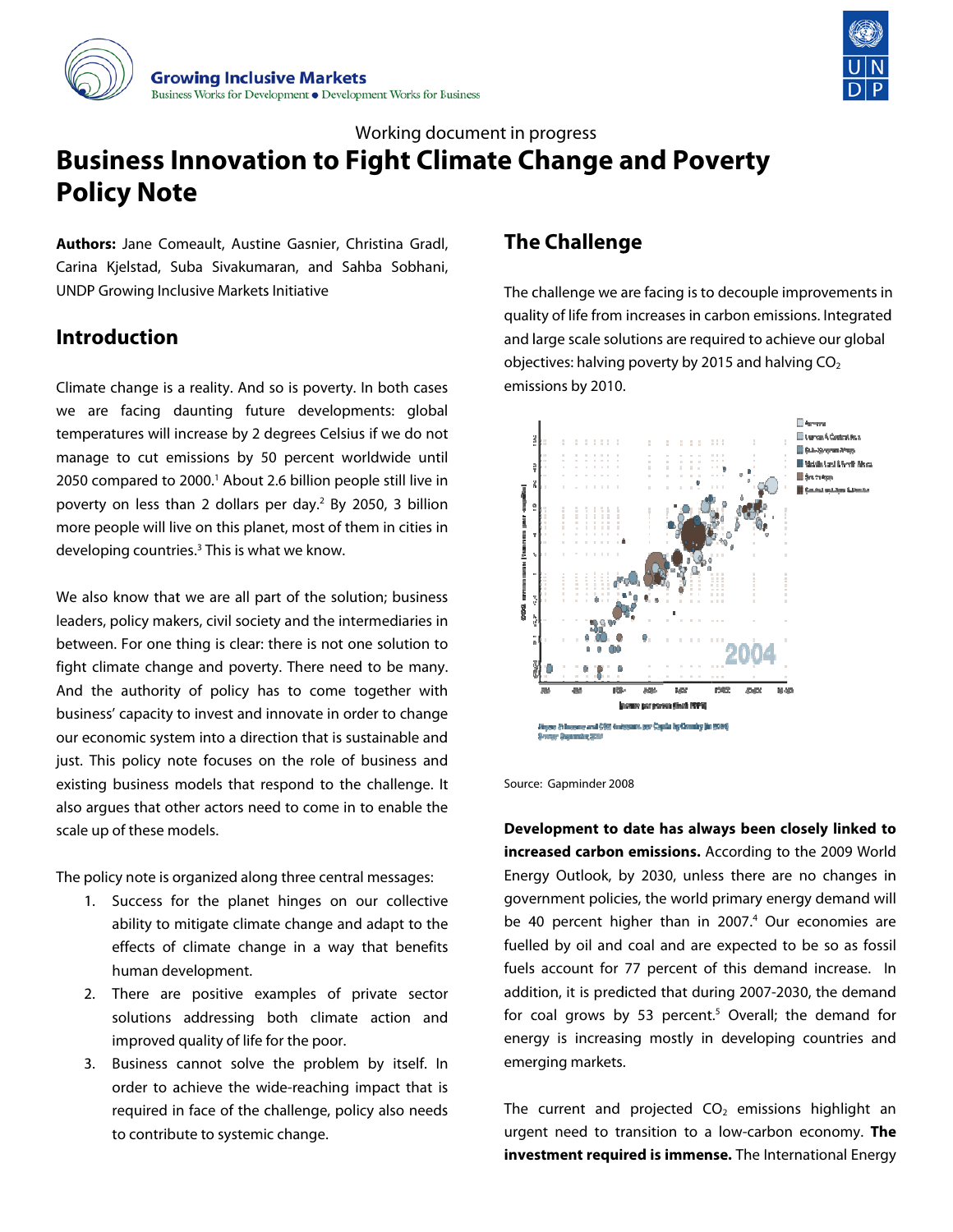Agency (IEA) estimates that limiting greenhouse gas concentrations to 450 parts per million (ppm)  $CO<sub>2</sub>$ equivalents, the level identified as providing a 50-50 chance of not crossing the temperature threshold, would require US\$550 billion to be invested in clean energy from now to 2030.<sup>6</sup> There is a positive trend in the rapidly increasing investment in clean energy technologies worldwide. At US\$155 billion in 2008,7 it is expected to hit US\$450 billion by 2012 and US\$ 600 billion by 2020.<sup>8</sup> is)2eeogtn

At the same time, the need for further human and **econ omic develo opment rema ains urgent.** Many people lack the resources to lead a decent life. More than one billion people lack access to clean water<sup>9</sup>, and 1.5 billion people lack access to electricity in developing countries<sup>10</sup>. The commitment of the global community to achieve the Millennium Development Goals (MDGs) by 2015 remains unchanged, but we need to speed up our activities to do so.





Source: Branko Milanovic 2002, UNFPA 2006

eneement<br>
eneement<br>
eneement<br>
eneement<br>
eneement<br>
eneement<br>
eneement<br>
eneement<br>
eneement<br>
eneement<br>
eneement<br>
eneement<br>
eneement<br>
eneement<br>
eneement<br>
eneement<br>
eneement<br>
eneement<br>
eneement<br>
eneement<br>
eneement<br>
en<br>
eneement **effects of climate change**. The UNDP Global Human **effects of climate change**. The UNDP Global Human<br>Development Report 2007/2008 "Fighting Climate Change: Human Solidarity in a Divided World" clearly outlined how Human Solidarity in a Divided World" clearly outlined how<br>climate change has the potential to reverse the progress made in human development so far and hampering the efforts to achieve the MDGs<sup>11</sup>. From 2000 to 2004, 262 efforts to achieve the MDGs<sup>11</sup>. From 2000 to 2004, 262<br>million people were affected by climate disasters annually, with over 98 percent of them in the developing world, placing the most vulnerable populations even at more risk.<sup>12</sup> Poor people are often more exposed to extreme weather events, e.g. because they rely on agriculture for their livelihood, or have their homes in areas prone to flooding. They also have less ability to manage risks, with little access to financial services such as savings or insurance. **r** people are affected disproportionately by the

> Because of climate change, up to 600 million more people in Africa could d face malnutri tion as agricul tural systems b break down. An additional 1.8 billion people could face water stress, especially in Asia, while over 70 million Bangladeshis, 22 million Vietnamese and six million Egyptians could be affected by climate-related flood ing. n<br>in<br>e,

Source: UNDP Fast Facts – Climate Change (2009)<sup>13</sup>

**Help ping poor pe eople adapt to climate change also o**requires significant investment. UNDP estimates that at least US\$86 billion will be required annually for adaptation to climate change by 2015, more than three times the amo unt required for mitigat tion through clean-energy investments! This is an additional cost that needs funding ODA, at present, provides only about US\$ 10 billion per year for climate change-related activities, a small part of what is requ ired.14 <sub>on</sub><br>ae<br>gy

Failure to respond to the urgency of poverty and climate Failure to respond to the urgency of poverty and climate<br>change with integrated solutions presents a bleak scenario. The poor will become even poorer as harvests fail, water resources become even scarcer, and extreme weather events destroy their housing and livelihoods. We can only events destroy their housing and livelihoods. We can only<br>speculate about the further consequences of this demise: hunger, migration, and conflict are natural candidates. The hunger, migration, and conflict are natural candidates. The<br>stress here is therefore on integrated solutions: climate change and poverty must be addressed together.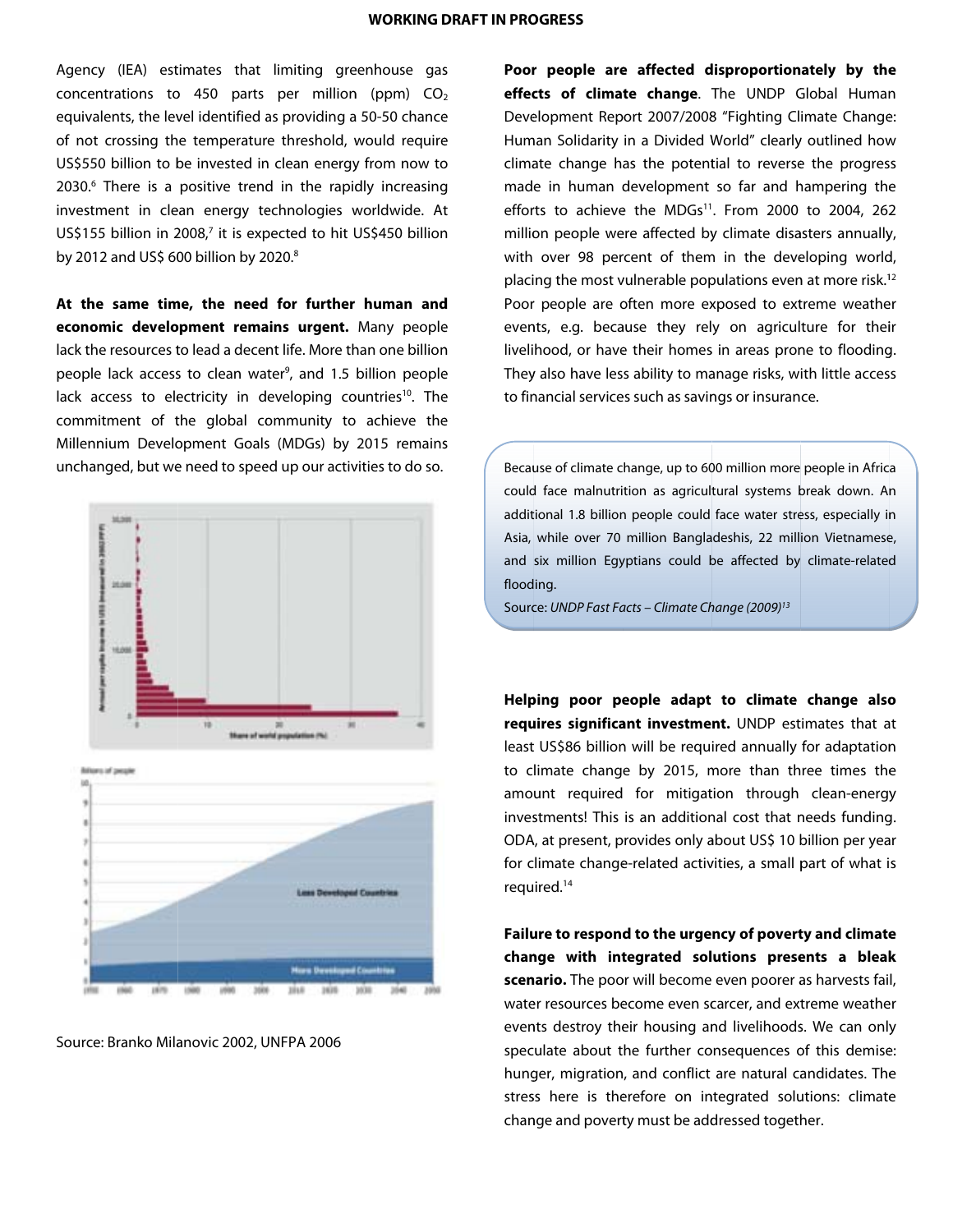# **Business Solutions**

**Business has a role to play in finding and implementing these integrated solutions.** Private companies are the driving forces in most national economies today. Hence, they must take centre stage in developing sustainable production and consumption patterns. With their capacity to invest and innovate, they are uniquely positioned to create solutions that reduce resource use, while at the same time improve human well-being. Companies and investors are quickly realizing that climate change and poverty are not merely social, political, or moral issues - they present economic and business issues as well.<sup>15</sup> Depending on how proactively a company responds to these issues, they can offer opportunities for future growth rather than merely risks.

Business models that create opportunities for the poor and help to mitigate or adapt to climate change are sure to see growing demand. **Companies can provide essential goods and services to the poor that reduce carbon emissions and help the poor adapt to the effects of climate change.** They can also procure low-carbon goods and services in their supply chain. The table below shows how various sectors can contribute to climate change adaptation and mitigation in doing business with the poor.

The **UNDP Growing Inclusive Markets (GIM) Initiative** documents and showcases inclusive business models. These innovative solutions include the poor as producers, entrepreneurs, employees and consumers, and thus create access to markets and opportunities that have formerly been unavailable. In an ongoing research project, the initiative is looking at more than 100 case studies in more than 35 countries and multiple sectors. Through this broad set of examples, UNDP aims to understand better how business can contribute to poverty alleviation while still maintaining commercial viability. Many of the cases also benefit the environment. Unless otherwise stated, the examples in the table below are drawn from this research. Details for each case are provided in the annex.

One example is Toyola Energy Limited in Ghana. The local company produces cooking stoves and lanterns that target rural dwellers who largely depend on firewood and charcoal for their domestic cooking and also on kerosene for lighting.

Toyola products provide them with cleaner, healthier and cost effective means to meet their energy needs. Over the past three years the company estimates that it has supplied about 35,000 households with their products and has offset 15,000 tons of carbon dioxide emissions.

## **Inclusive Business Opportunities in Climate Action**

### **Agriculture and Forestry sectors**

#### **Mitigation Adaptation**

Support climate friendly agriculture of **low-income farmers**, such as low methane rice cultivation, low nitrogen usage, zero tillage, or biodigesting agricultural waste. This can be achieved by providing extension services to farmers and by rewarding low-carbon practices.

 **Payment for carbon sinks,** such as forest projects through the UN initiative on REDD (Reducing Emissions from Deforestation and Forest Degradation in Developing Countries) that attempts to create a financial value for the carbon stored in forests, offering incentives for developing countries to reduce emissions from forested lands and invest in low-carbon development paths.

**Sadia'**s Program for Sustainable Swine Production in Brazil was designed to assist more than 3,500 swine producers in reducing greenhouse gas emissions from their

**SELCO** has sold solar lighting to more than 100,000 rural homes and to 4,000 institutions such as orphanages, clinics, seminaries and schools in the Indian state of

farm operations.

Karnatak.

 **Provide extension services** to farmers to adapt to changing environmental conditions that include use of native plants and shifting crop variety to increase drought resilience.

 **Diffuse water-saving practices**  such as drip irrigation and water harvesting.

Provide poor farmers with **insurance options** to protect their crop against weather-related events such as drought and flood.

#### **Examples**

**International Development Enterprise (IDE)** India provides cheap treadle (foot-operated) pumps to poor farmers so that they can irrigate their land.

**Amanco** provides small-scale farmers in Guatemala and Mexico with drip-irrigation systems. Amanco customers increased their productivity by up to 22% while cutting labour costs by 33%. The systems also brought significant water savings.



Source: AMANCO (Mexico)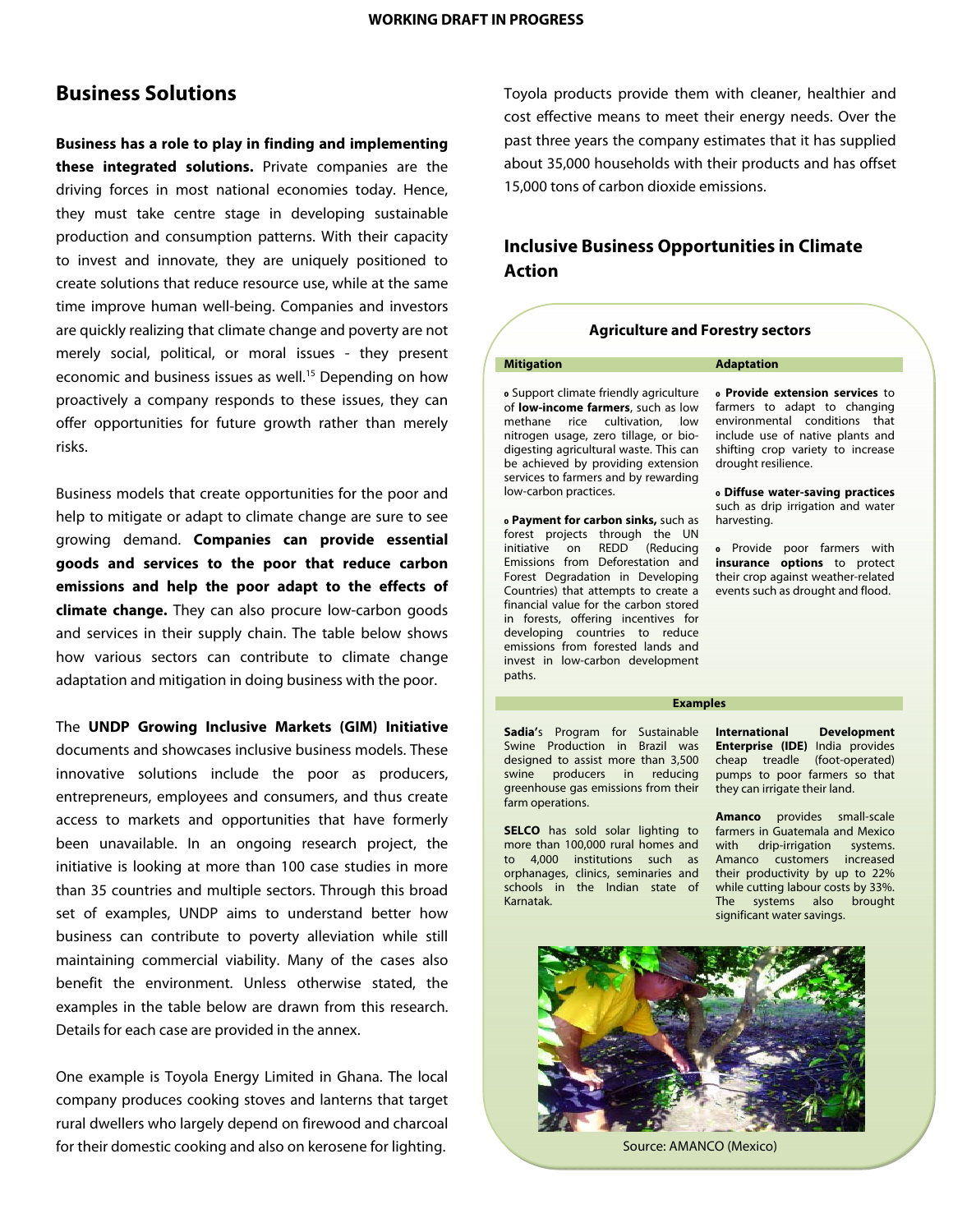

#### **Mitigation Adaptation Adaptation**

 **Provide renewable energy sources** off-grid but also in small grids (e.g. small hydro, wind or solar) and on the grid.

 **Develop and diffuse energyefficient appliances** such as stoves, fridges, and heaters at affordable cost. Private sector investment is still biased towards energy generation technologies; hence a push is also needed for more investment in energy-efficiency technologies.16 The IEA has shown that, on average, an additional one dollar invested in more efficient electrical equipment, appliances and buildings, avoids more than two dollars in investment in electricity supply. This ratio is highest in non-OECD countries.<sup>17</sup>

#### Provide **alternatives to cooking with firewood and more efficient use** (which might become scarce in dry areas)

### **Examples**

**Micro-hydro Guangxi** provides electricity through renewable energy by a simple, self-constructed mini hydro that was cooperatively built, operated and maintained by a small mountain village population in China.

**Toyola Energy Limited** in Ghana produces energyefficient cooking stoves and lanterns. Over the past three years it has supplied about 35,000 households with their products and has offset 15,000 tons of carbon dioxide emissions.



Source: TEMASOL (Morocco)

## **Finance**

 **Develop financial products** that enable private and institutional investors to invest in pro-poor, proclimate solutions.

**•** Work closely with project developers to increase and **improve the portfolio of available investment**<br> **opportunities** into climate**opportunities** into climatefriendly, pro-poor projects.

**Promasol** promotes the use of solar water heating systems in Morocco by offering appropriate financial mechanisms for the development of a local market.

#### **Mitigation Adaptation**

 **Develop insurance products** that help the poor manage risks,<br>especially weather-related weather-related agricultural and property insurance.

Develop smart financial products that **encourage adaptation**, e.g. housing finance that includes insurance for certain construction types.

#### **Examples**

**BASIX** provides rainfall insurance to farmers in India. The insurance is indexed to independent weather stations that are located in the areas where farmers live. Basix is also working on other sophisticated versions of weather and crop insurance. In 2007, over 11,000 rainfall insurance policies were issued.

### **Infrastructure/construction sector**

### **Mitigation Adaptation**

 **Develop and diffuse energyefficient housing** for low-income populations that includes better insulation.

 **Use less carbon intensive building material** or building material that is sustainably harvested.

#### **Provide construction materials and know-how** to build housing that can resist extreme weather events and are adaptable to a changing environment.

Provide **integrated housing and mobility solutions** that provide options for low-income households to live in areas that are less likely to be affected by climate change and to commute less.

#### **Examples**

**ADAPT (**Appropriate Development, Architecture & Planning Technologies) works with low income communities in Egypt to use local and waste materials such as rice straw and iron-fabric leftovers to produce environmentally-friendly building materials that are high quality and low cost.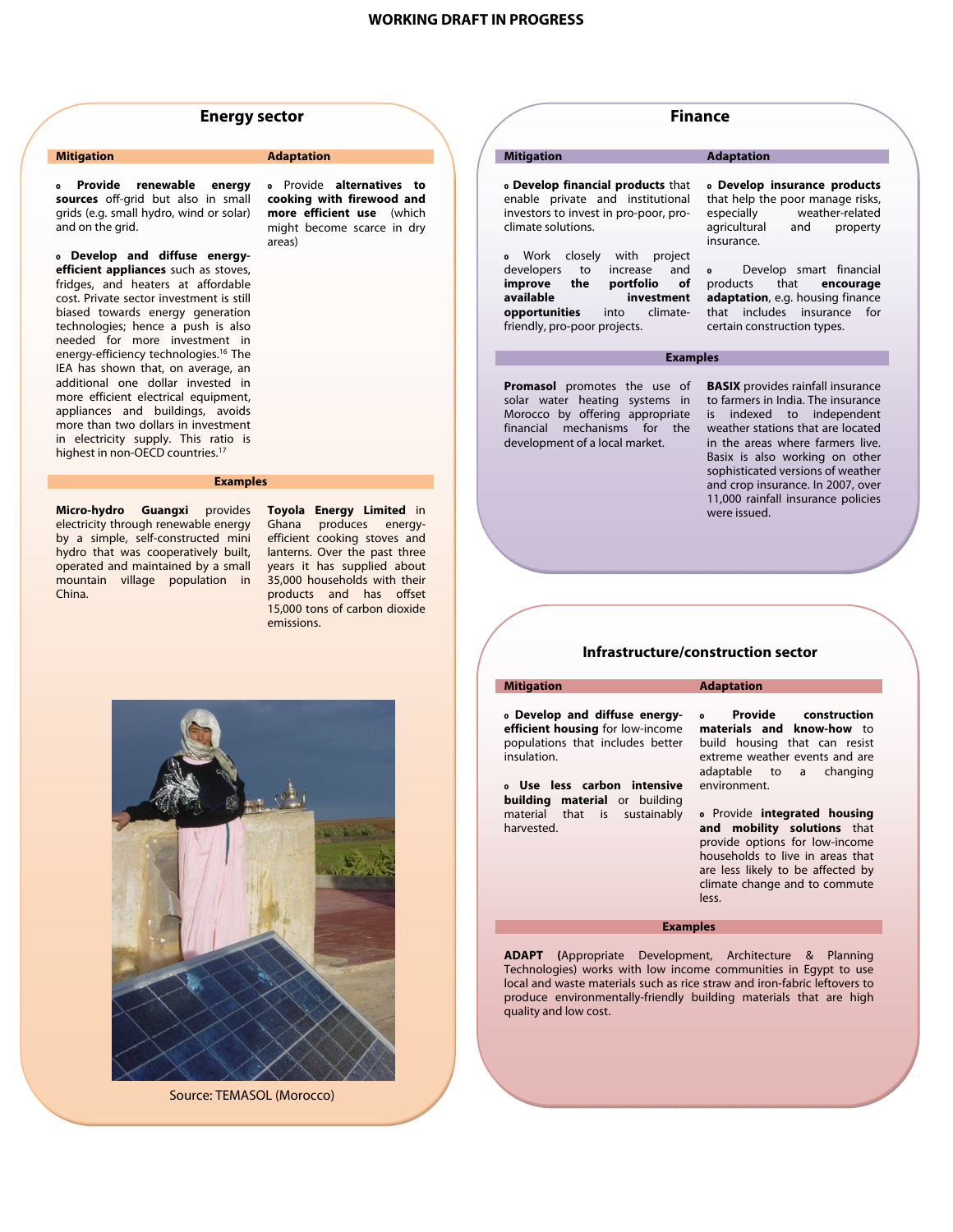# **The Role of Public Policy**

These examples show that the know-how and technology is available to make business fight poverty and climate change and work towards a more sustainable and fair world. Many of these case studies are still at the pilot- or early-stage but they show the path to a promising future of more private engagement, more investment. All too often, public policy stands in the way of scaling up inclusive, sustainable business models rather than encouraging them. For example, subsidies for carbon-intensive energy production or price limits for energy in many countries make it more difficult for providers of renewable energies to compete. To reach scale and high impact with their business models, companies need an environment that enables and supports them. Regulation can provide the right incentives. Investments into irrigation can facilitate the implementation of new solutions. For example, irrigation systems are required to avoid the production of methane, a highly potent greenhouse gas, in rice cultivation. Education is an important basis to diffuse product and service innovations that require behaviour change. The first report of the GIM initiative "Creating value for All: Strategies for Doing Business with the Poor" showed that it is the lack of such an enabling environment that hinders the success and growth of inclusive business models.



Source: EDF (Mali)

The **Clean Development Mechanism (CDM) is a good example of how smart policies can enable private investment and innovation.** It allows developing countries to earn credits for their emission reduction projects and to sell these credits to industrialised countries. The CDM has large potential, and the United Nations Framework Convention on Climate Change (UNFCCC) estimates the volume CDM credits sold could range from US\$10 to US\$100 billion per year by 2030.<sup>18</sup> This mechanism and the market that arises from it help projects with a positive impact on

human development and our climate get the funding and revenues to make them commercially sustainable.

**Such policy innovations require time for experimentation and development as well.** The CDM is far from perfect. The procedure for certification is lengthy and complicated. This excludes many of the smaller, riskier, but often more innovative projects. Not surprisingly then, an analysis of CDM pipeline projects reveals that only a limited number of countries are benefiting so far. Projections also show that only China, India, Brazil, South Korea and Mexico will generate over 80 percent of CDM credits by 2012.<sup>19</sup>

**The solution required for a sustainable and just world are systemic changes.** Policy change alone is not the solution, and neither is the involvement of business, or, for that matter, civil society. We have to work hand in hand to change our economic system. This certainly is not easy, as we cannot be sure what the new system will look like. We have to learn step by step. However, time is not on our side and we need to make these steps quickly.

**There are positive examples of such systemic changes**. In Brazil, the government requires energy utilities to invest 0.1 percent of their revenues into energy efficiency in lowincome communities. One of the most effective measures utilities have found is to replace old fridges with new energy-efficient ones. The utility companies benefit because families that previously tapped the lines for electricity are incentivized by the offer of a new fridge to get officially connected. Thanks to the energy savings, their bill will not be very high anyway, and for low-income families, part of the monthly bill is covered by the government. One of the companies involved in this programme, German appliances manufacturer Bosch Siemens Hausgeräte GmbH, went one level further. Not only do they benefit from the sales of fridges to the utility companies, they have managed to register the carbon reduction from the energy savings under the Clean Development Mechanism. This extra revenue covers the cost of state-of-the art recycling and thus helps to capture the cooling fluids, which are extremely damaging to the ozone layer. This systemic change has created benefits for everybody in the system: sales for the fridge manufacturers, connections for the utilities, new fridges for the households, and tons of carbon emissions saved.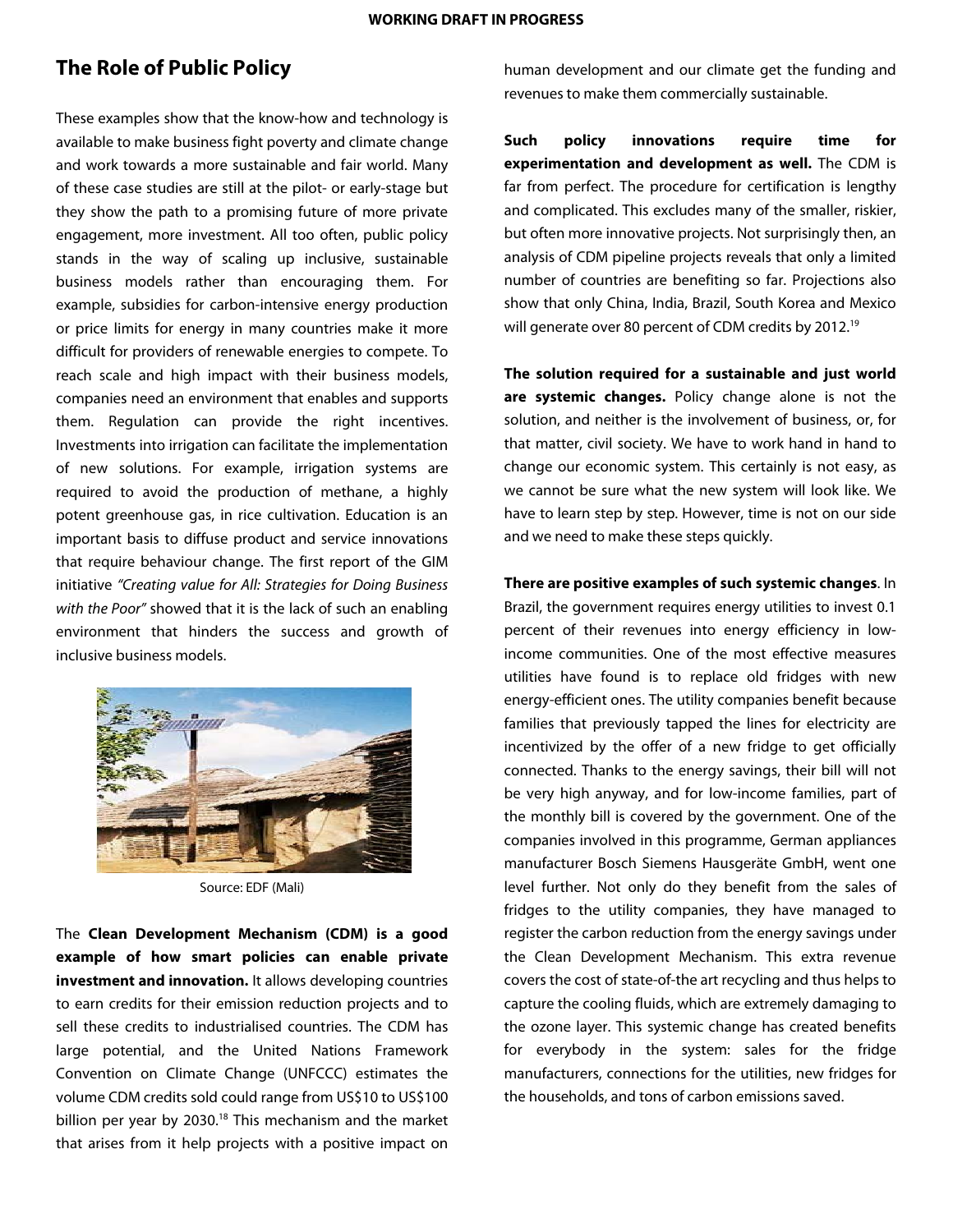# **Conclusion**

Business is contributing already substantially to finding and implementing solutions for a low-carbon future without poverty. But many challenges stand in the way of scaling these innovative solutions so that they can have the large and fast impact that is needed.

To achieve this, systemic change is required, including change in public policies. Incentives need to be in place to encourage more investment and more innovation by the business community. Only by creating the right incentives for all actors in the system will the goals be achieved**: halving poverty by 2015 and halving our carbon emissions by 2050.** 

Disclaimer: The views expressed in this paper are those of the authors and do not necessarily represent those of the United Nations, including UNDP, or its member states. Sole responsibility is taken for errors of omission or commission.

#### **Endnotes**

- 1. UNFCCC (United Nations Framework Convention on Climate Change), 2009, Fact Sheet: The Need for Mitigation.
- 2. Chen, S. and Ravallion, M. 2008 The Developing World is Poorer than we thought, but no less successful in the fight against poverty
- 3. UNFPA (United Nations Population Fund), 2005, World population prospect: the 2004 revisions.
- 4. IEA, (International Energy Agency), 2009 World Energy Outlook, Paris.
- 5. Ibid.
- 6. UNDP (United Nations Development Programme), 2009, Charting a New Low-Carbon Route to Development.
- 7. UNEP (United Nations Environment Programme), 2009, Global Trends in Sustainable Energy Investment.
- 8. UNDP, 2009, Environment and Energy Group, Environmental Finance Services Brochure.
- 9. UNDP, 2006, Human Development Report 2006, Beyond Scarcity: Power, poverty and the global water crisis. New York.
- 10. UNDP, WHO (World Health Organization), 2009, Environment and Energy Group, Energy Access Situation in Developing Countries, A Review Focusing on the Least Developed Countries and Sub-Saharan Africa.
- 11. UNDP, 2007, Human Development Report 2007/2008 "Fighting Climate Change: Human Solidarity in a Divided World. New York.
- 12. IEA, (International Energy Agency), 2009 World Energy Outlook, Paris.
- 13. UNDP, 2009, Environment and Energy Group, UNDP Fast Facts Climate Change.
- 14. UNDP, 2009, Environment and Energy Group, Environmental Finance Services Brochure.
- 15. Deutsche Bank Group, 2007, Investing in Climate Change An Asset Management Perspective.
- 16. UNDP (United Nations Development Programme), 2009, Charting a New Low-Carbon Route to Development.
- 17. IEA, (International Energy Agency), 2009 World Energy Outlook, Paris.
- 18. UNDP (United Nations Development Programme), 2009, Charting a New Low-Carbon Route to Development.
- 19. Ibid.

.



**Growing Inclusive Markets Works for Business** 

The 'Growing Inclusive Markets' (GIM) Initiative is a **multistakeholder research and advocacy platform** led by UNDP to facilitate the engagement of all actors for more inclusive business models. It embodies UNDP's strong conviction that the private sector is a great untapped resource for investment and innovation and responds to a need for better understanding of how the private sector can contribute to human development and the Millennium Development Goals (MDGs).

The GIM Initiative's main objectives are two-fold: i) to deepen the understanding of how inclusive business models and inclusive markets can contribute significantly to sustainable human development through empirical research and analysis; and ii) to enable the creation of more inclusive markets by informing individual, collective and policy action to improve markets environments.

For more information, go to www.growinginclusivemarkets.org, or contact Sahba Sobhani, GIM Programme Manager, United Nations Development Programme, By email: sahba.sobhani@undp.org, or by mail: One UN Plaza, DC1-2382, New York, NY 10017, USA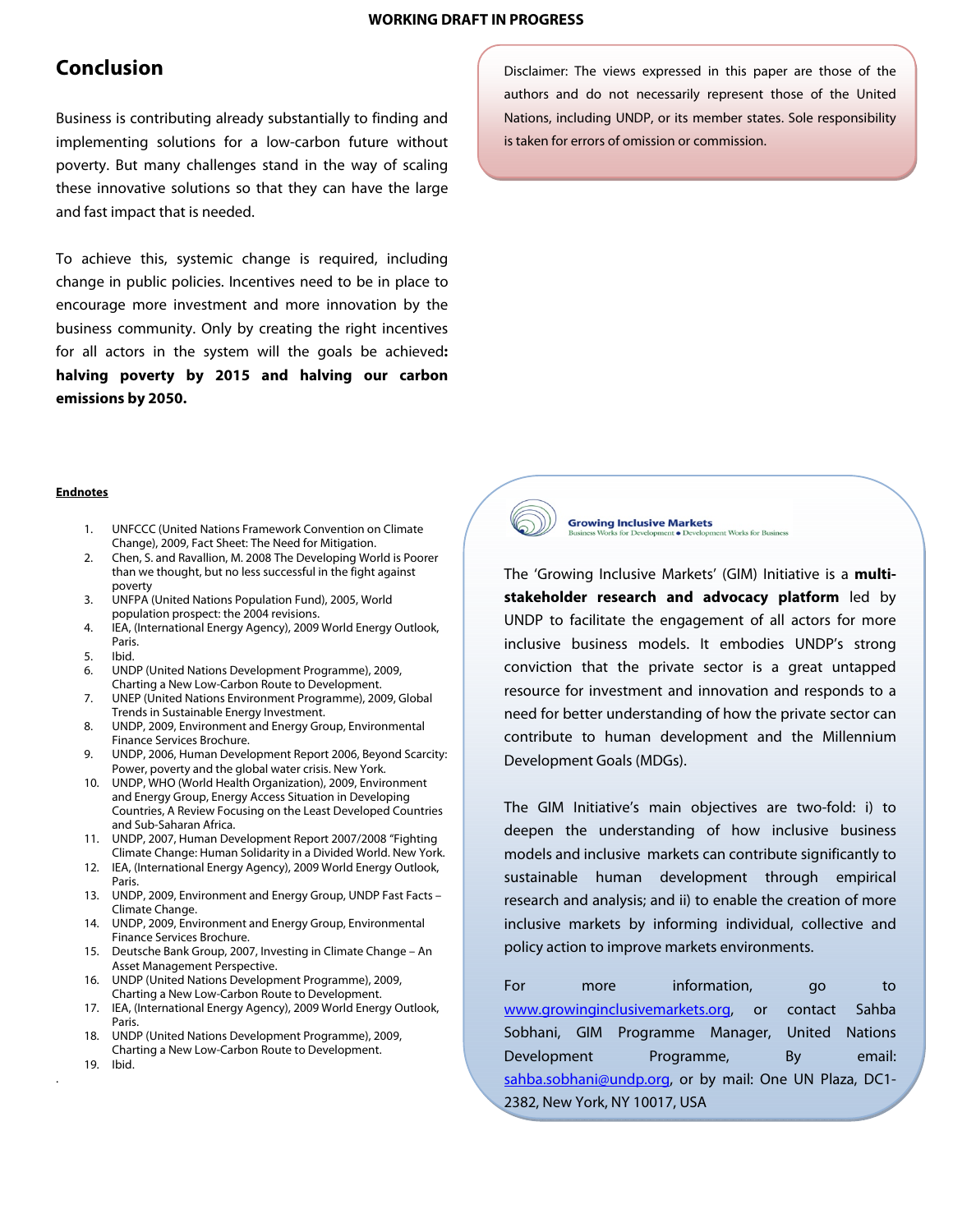## **UNDP's work on Climate Change**

**UNDP helps developing countries to put in place what people need for a decent life so that they are able to withstand climate change** because reducing poverty and protecting the planet go hand-in-hand. To cope with climate change, people need basic access to water, sanitation, food and energy, to institutions that work and a say in the decisions that affect their lives.

**UNDP helps poor people to adapt to climate change** –from the farmer who wants to grow more resilient crops to the family whose home has just been destroyed by a flood. That means helping countries to put adapting to climate change at the heart of all their efforts to tackle poverty, with proper attention paid to the needs of more vulnerable groups like women and indigenous people. It means ensuring that those efforts are flexible and resilient enough to navigate the challenges climate change may bring in the future. At the same time, UNDP strives to reduce people's exposure to climate-related disasters and, when they do hit, limit their impact on people's lives.

**UNDP strengthens the capacity of developing countries to change their path towards a low-carbon future, because climate change demands that we grow in a different way.** That means ensuring they have better access to carbon finance to pay for low-carbon development and that they are skilled putting that money to work where it is needed. UNDP helps ensure they can put policies into action – like protecting their forests - that will lead them towards a green, sustainable future.

Source: UNDP Fast Facts – Climate Change (2009)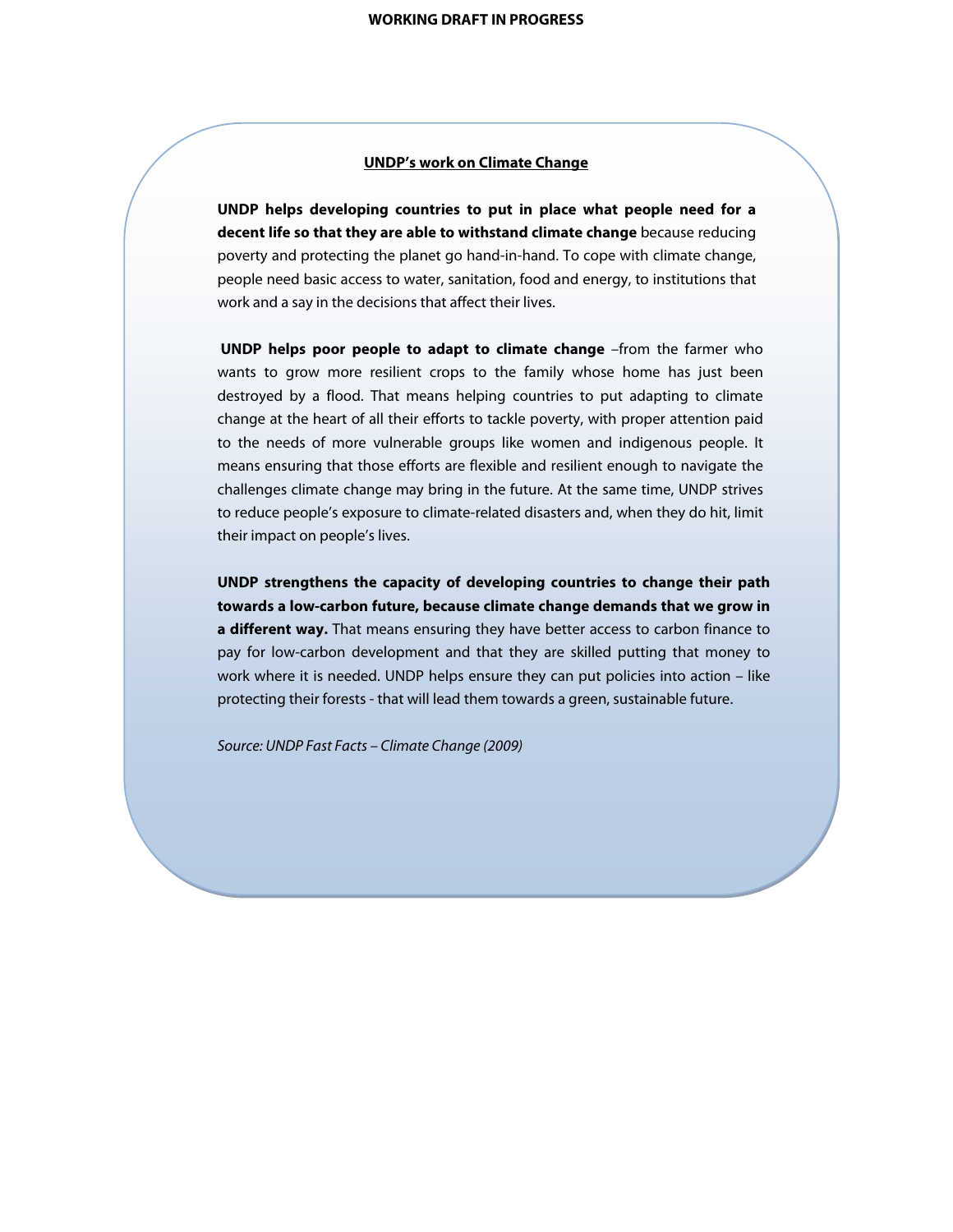# **Case Study Annex**

# **Africa**

|                                   | <b>Toyola Energy Limited</b>                                                                                                                                                                                                                                                                                                                                        |          |                                               |
|-----------------------------------|---------------------------------------------------------------------------------------------------------------------------------------------------------------------------------------------------------------------------------------------------------------------------------------------------------------------------------------------------------------------|----------|-----------------------------------------------|
| <b>Description</b>                |                                                                                                                                                                                                                                                                                                                                                                     |          |                                               |
| <i><b>Objective</b></i>           | To provide their users with cleaner, healthier and cheaper energy<br>solutions.                                                                                                                                                                                                                                                                                     | Owner    | Suraj Wahab<br>and Ernest<br>Kyei             |
| Approach                          | Toyola Energy Limited in Ghana produces cooking stoves and<br>lanterns that target rural dwellers who largely depend on firewood<br>and charcoal for their domestic cooking and also on kerosene for<br>lighting. The Toyola products (stoves and lanterns) provide them<br>with cleaner, healthier and cost effective means to meet their energy<br>needs.         | Partners | E+Co helped<br>finance their<br>business plan |
| <b>Results</b>                    |                                                                                                                                                                                                                                                                                                                                                                     |          |                                               |
| Social                            | Helped users to save money when addressing their energy needs.<br>Toyola has trained and created employment for over 300 artisans<br>nationwide. Most of this employment is generated within their value<br>chain which comprises of scrap suppliers, stove manufacturers,<br>distributors and retailers.                                                           | Country  | Ghana                                         |
| Economic                          | Over the past three years, the company estimates that it has supplied<br>about 35,000 households with their products.                                                                                                                                                                                                                                               |          |                                               |
| Environment and<br>climate change | The Toyola cook stove is fitted with a ceramic liner to improve fuel<br>efficiency by 50% in comparison with the traditional coal pot. This<br>technology is aimed at minimizing the rate of deforestation (and<br>consequently carbon emissions) in the country. It is estimated that<br>their products and has offset 15,000 tons of carbon dioxide<br>emissions. | Sector   | Energy/<br>manufacturing                      |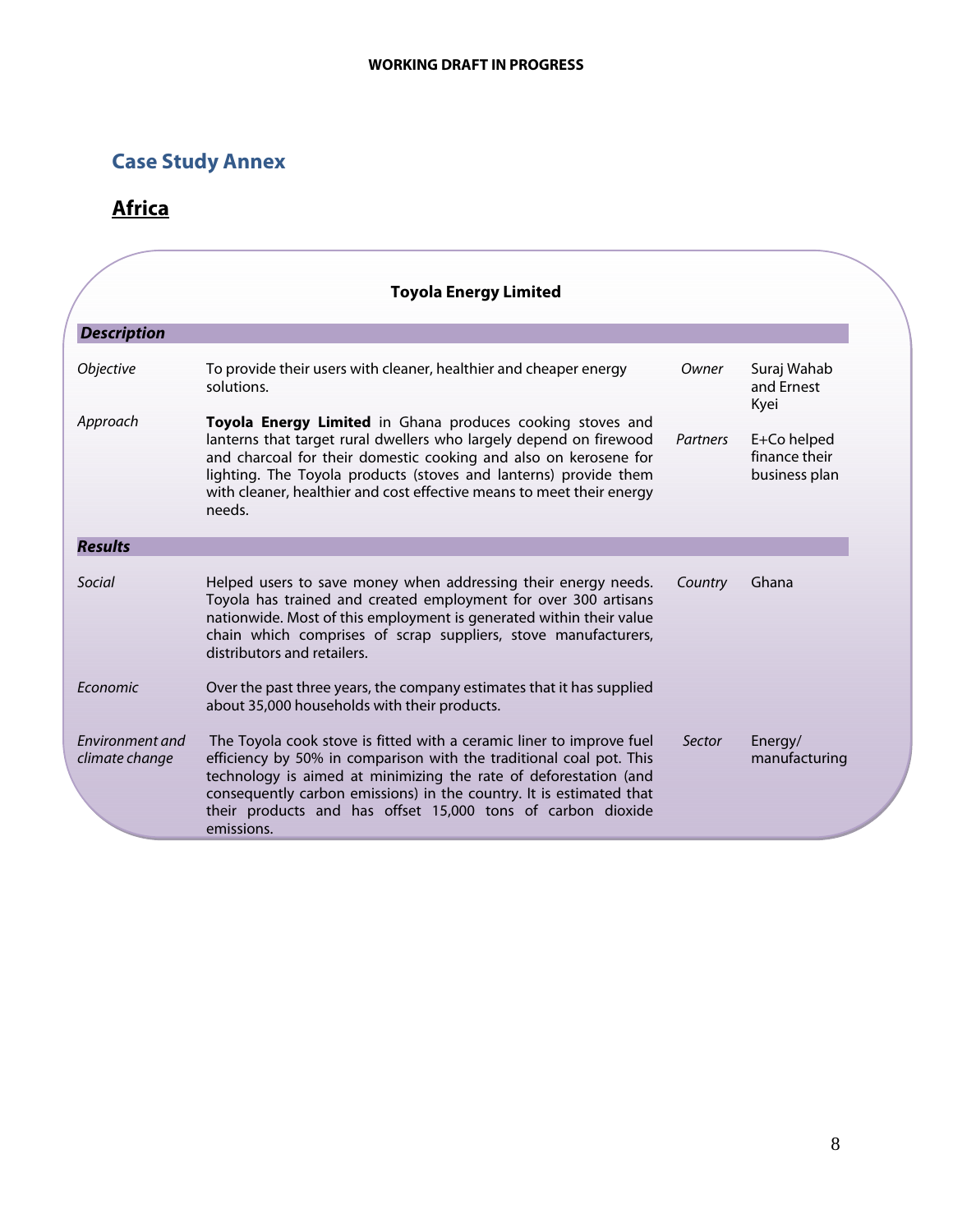|                                   | <b>Basix Bhartiya Samruddhi Finance Limited (BSFL)</b>                                                                                                                                                                                                                                                                                                                                                                                                                                                                                                                                                                                                                                                                                                                                                                                                                                                                                                                                                |          |                                                                   |
|-----------------------------------|-------------------------------------------------------------------------------------------------------------------------------------------------------------------------------------------------------------------------------------------------------------------------------------------------------------------------------------------------------------------------------------------------------------------------------------------------------------------------------------------------------------------------------------------------------------------------------------------------------------------------------------------------------------------------------------------------------------------------------------------------------------------------------------------------------------------------------------------------------------------------------------------------------------------------------------------------------------------------------------------------------|----------|-------------------------------------------------------------------|
| <b>Description</b><br>Objective   | BASIX Group is among the world's leading provider of integrated<br>livelihood promotion services and has positively impacted lives of<br>more than a million poor people through its unique holistic approach<br>to livelihoods promotion - which uses microfinance, micro-insurance,<br>agricultural, business and institutional development services in a<br>mutually reinforcing manner.                                                                                                                                                                                                                                                                                                                                                                                                                                                                                                                                                                                                           | Owner    | Vijay Mahajan                                                     |
| Approach                          | Having worked on crop insurance pilot programs for the previous<br>four years, <b>BASIX</b> (one of India's largest micro finance institutions<br>with nearly 100,000 borrowers in nine states) launched India's first<br>rainfall insurance program in July 2003 through ICICI Lombard.<br>Farmer uptake was immediate, with around 100 farmers signing up<br>the first day. In 2007, over 11,000 policies were issued. Informal<br>interviews with about 15 farmers who bought the policies revealed<br>that they are very well aware of the rainfall-based index nature of the<br>contracts and the associated basis risk. The farmers value the quick<br>payout of the weather policy, which distinguishes it from the federal<br>crop insurance policy. Interviewed farmers also understand and<br>appreciate the weighted and capped structure of the contract, as it<br>directly reflects their experience that the distribution of rain<br>throughout the season significantly affects yield. | Partners | Ford<br>Foundation,<br><b>Swiss</b><br>Development<br>Corporation |
| <b>Results</b>                    |                                                                                                                                                                                                                                                                                                                                                                                                                                                                                                                                                                                                                                                                                                                                                                                                                                                                                                                                                                                                       |          |                                                                   |
| Social                            | BASIX focuses in the backward regions of India, particularly in districts<br>with highest poverty ratios and low human development index (HDI).                                                                                                                                                                                                                                                                                                                                                                                                                                                                                                                                                                                                                                                                                                                                                                                                                                                       | Country  | India                                                             |
| Economic                          | BASIX has a customer base of over 1.5 million, across BASIX group<br>companies, and has helped support the livelihoods of over a million<br>poor households in the agriculture, allied and non-farm sectors by<br>extending microcredit worth over Rs 2,000 crore (US\$ 450 million).                                                                                                                                                                                                                                                                                                                                                                                                                                                                                                                                                                                                                                                                                                                 |          |                                                                   |
| Environment and<br>climate change | On environmental issues, BASIX has been exploring possibilities for<br>sustainable agricultural practices in various sub-sectors such as<br>cotton, soybean, groundnut, pulses and vegetables. In this initiative,<br>it advocates and implements a Package of Practices (POP) that<br>reduces the application of chemical pesticides and fertilizers to the<br>minimum and includes bio-pesticides and bio-fertilizers as inputs. In<br>Orissa and Vidarbha, BSFL has introduced nutrient management<br>practices with rice farmers, with an aim of reducing chemical<br>fertilizers. Similarly, bio-pesticides application in vegetable crop is<br>another intervention for reducing chemical application. In dairy, BSFL<br>units are initiating fodder crops and grasses cultivation in farmer's<br>fields, so that dairy farmers' dependence on concentrate feed would<br>be reduced for enhancing milk production. Basix also has a host of<br>other environmentally-friendly initiatives.      | Sector   | Financial<br><b>Services</b>                                      |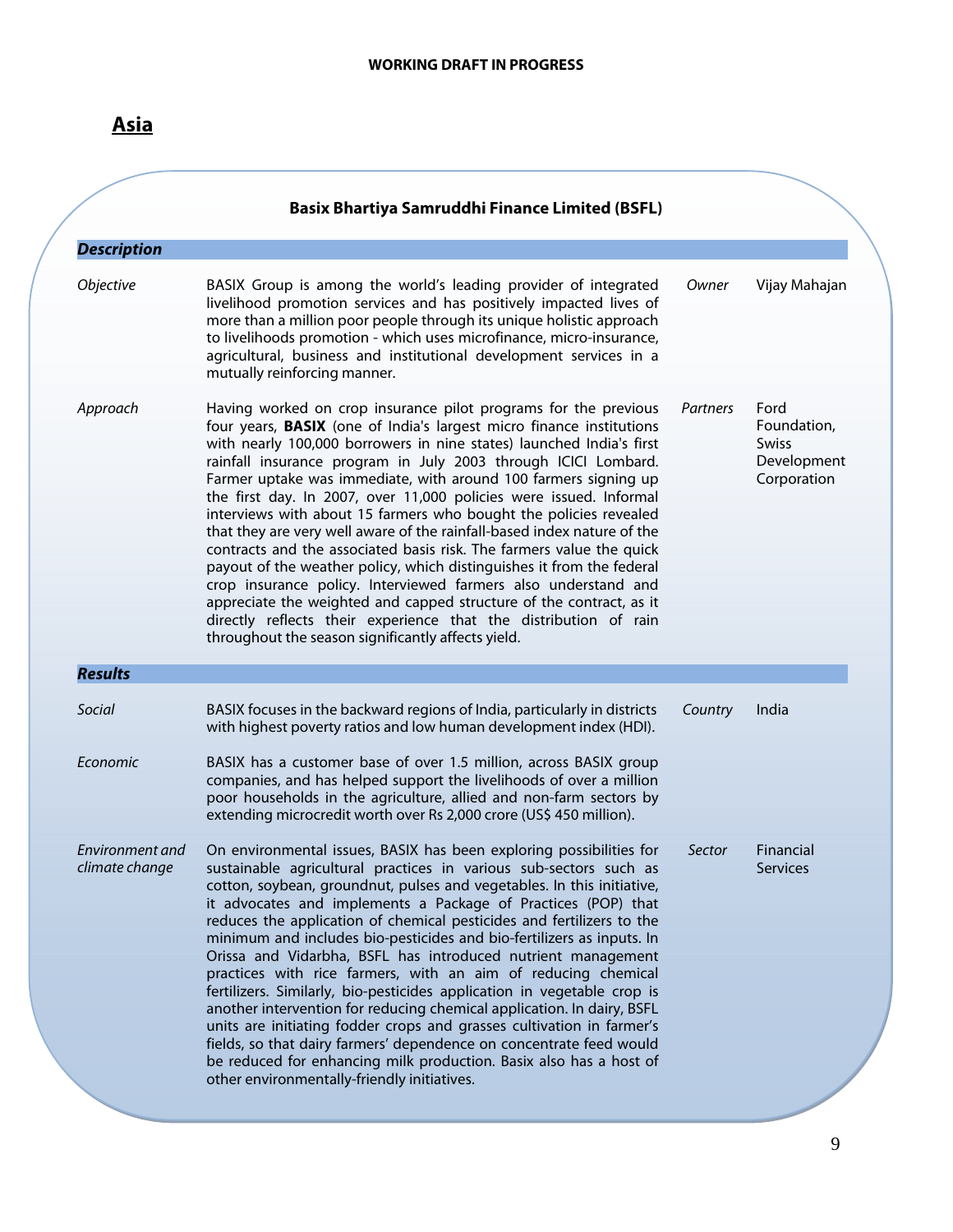|                                   | <b>International Development Enterprise (IDE)</b>                                                                                                                                                                                                                                                                                                                                                                                                                                                                                                                                                                                                                                                                                                                                                                                                                                                                                                                                                                             |          |                                                                                                                 |
|-----------------------------------|-------------------------------------------------------------------------------------------------------------------------------------------------------------------------------------------------------------------------------------------------------------------------------------------------------------------------------------------------------------------------------------------------------------------------------------------------------------------------------------------------------------------------------------------------------------------------------------------------------------------------------------------------------------------------------------------------------------------------------------------------------------------------------------------------------------------------------------------------------------------------------------------------------------------------------------------------------------------------------------------------------------------------------|----------|-----------------------------------------------------------------------------------------------------------------|
| <b>Description</b>                |                                                                                                                                                                                                                                                                                                                                                                                                                                                                                                                                                                                                                                                                                                                                                                                                                                                                                                                                                                                                                               |          |                                                                                                                 |
| Objective                         | To serve low-income markets with drip-feed irrigation systems for<br>agriculture.                                                                                                                                                                                                                                                                                                                                                                                                                                                                                                                                                                                                                                                                                                                                                                                                                                                                                                                                             | Owner    | Founded by<br>Paul Polak                                                                                        |
| Approach                          | <b>IDE Nepal,</b> is an affiliate of IDE, registered with the Social Welfare<br>Council of Nepal Government. It was established in 1993 with the aim<br>of developing low cost irrigation technologies suitable for<br>smallholders in rural Nepal. More than 80% people in Nepal are<br>engaged in agriculture and a significant number of them have<br>smallholdings. After experimenting with rope pumps, IDE Nepal<br>developed low cost human operated treadle pumps suitable for<br>irrigation in the Terai region of Nepal. This was followed by the<br>development of low cost drip irrigation system in 1995. Subsequently,<br>IDE developed micro sprinkler systems which, along with drip<br>systems were promoted to farmers in the middle hills of Nepal. IDE<br>also developed low cost water storage tanks, designed and promoted<br>Multiple Use Water Systems (MUS) so that water, a scarce resource in<br>the hilly regions could be stored and used efficiently both for<br>domestic and agricultural use. | Partners | USAID,<br>Winrock<br>International,<br><b>Bill and</b><br>Melinda<br>Gates<br>Foundation<br>and other<br>donors |
| <b>Results</b>                    |                                                                                                                                                                                                                                                                                                                                                                                                                                                                                                                                                                                                                                                                                                                                                                                                                                                                                                                                                                                                                               |          |                                                                                                                 |
| Social                            | Today, IDE Nepal operates in 22 districts, having reached more than<br>1.4 million poor farmers in 240,000 households in rural Nepal.                                                                                                                                                                                                                                                                                                                                                                                                                                                                                                                                                                                                                                                                                                                                                                                                                                                                                         | Country  | <b>Nepal</b>                                                                                                    |
| Economic                          | Their programmes have resulted in the sale of 200,000 treadle pumps<br>and 40,000 drip irrigation systems in rural Nepal. It is estimated that<br>IDE interventions have generated an additional income of US\$150 per<br>year for each of the 240,000 households whom they have reached.                                                                                                                                                                                                                                                                                                                                                                                                                                                                                                                                                                                                                                                                                                                                     |          |                                                                                                                 |
| Environment and<br>climate change | Agricultural productivity improvement that involves conservation<br>and better usage of scarce resources such as water.                                                                                                                                                                                                                                                                                                                                                                                                                                                                                                                                                                                                                                                                                                                                                                                                                                                                                                       | Sector   | Agriculture                                                                                                     |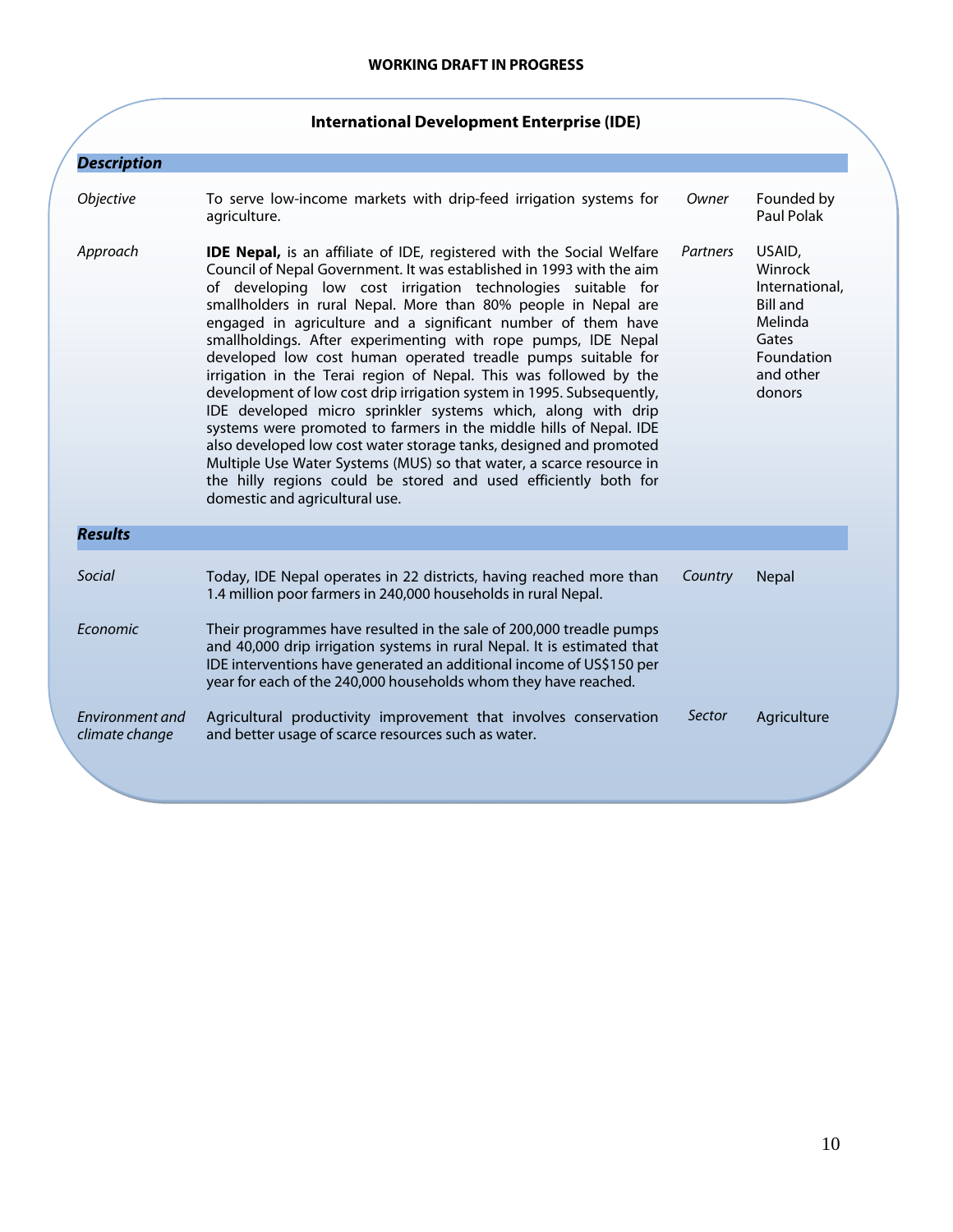## **WORKING DRAFT IN PROGRESS**

|                                             | <b>Selco</b>                                                                                                                                                                                                                                                                                                                                                                                                                                                                                                                                                                                                                                                                                                                                                                                                                                 |        |                                                  |
|---------------------------------------------|----------------------------------------------------------------------------------------------------------------------------------------------------------------------------------------------------------------------------------------------------------------------------------------------------------------------------------------------------------------------------------------------------------------------------------------------------------------------------------------------------------------------------------------------------------------------------------------------------------------------------------------------------------------------------------------------------------------------------------------------------------------------------------------------------------------------------------------------|--------|--------------------------------------------------|
| <b>Description</b>                          |                                                                                                                                                                                                                                                                                                                                                                                                                                                                                                                                                                                                                                                                                                                                                                                                                                              |        |                                                  |
| Objective                                   | To provide sustainable energy solutions to the rural poor                                                                                                                                                                                                                                                                                                                                                                                                                                                                                                                                                                                                                                                                                                                                                                                    | Owner  | Harish Hande,<br>Founder                         |
| Approach                                    | Selco aims to empower its customer by providing a complete package of Partners IFC, Good<br>product, service and consumer financing through Grameen banks,<br>cooperative societies, commercial banks and micro-finance institutions in<br>India (and recently, Vietnam). SELCO has sold solar lighting to more than<br>100,000 rural homes and to 4000 institutions such as orphanages, clinics,<br>seminaries and schools in the Indian state of Karnataka. Armed with equity<br>investments worth US\$ 1.4 million from three social investors, namely the<br>Good Energies Foundation, Lemelson Foundation and E+Co, Selco is<br>planning to light up 200,000 rural homes, covering a wider geographic area,<br>in the next four years. SELCO today services its customers from 25 service<br>centres spread all across rural Karnataka. |        | Energies,<br>Lemelson<br>Foundation,<br>$E + Co$ |
| <b>Results</b>                              |                                                                                                                                                                                                                                                                                                                                                                                                                                                                                                                                                                                                                                                                                                                                                                                                                                              |        |                                                  |
| Social                                      | Selco's products are used as reliable lighting and electricity sources. They Country<br>have been used to aid midwives in delivering babies, to power workshops,<br>used for educational purposes, and cleaner cooking amongst many other<br>things. 86% of Selco's customers have responded that securing lower energy<br>costs has been their primary benefit in using Selco products. Next important<br>was the improvement in children's education as they were able to study<br>after dark.                                                                                                                                                                                                                                                                                                                                             |        | India, and<br>piloting in<br>Vietnam             |
| Economic                                    | Selco employs more than 170 employees and has 21 Energy Service Centres<br>in Karnataka and Gujarat. Till date, it has installed 100,000 solar technology<br>based lighting products. Selco broke even in 2001 and profits increased to<br>about 4 million rupees in 2005.                                                                                                                                                                                                                                                                                                                                                                                                                                                                                                                                                                   | Sector | Energy/                                          |
| <b>Fnvironment</b><br>and climate<br>change | Selco's products substitute renewable energy for kerosene and other fossil<br>fuels; thereby reducing pollution and $CO2$ emissions.                                                                                                                                                                                                                                                                                                                                                                                                                                                                                                                                                                                                                                                                                                         |        | manufacturing                                    |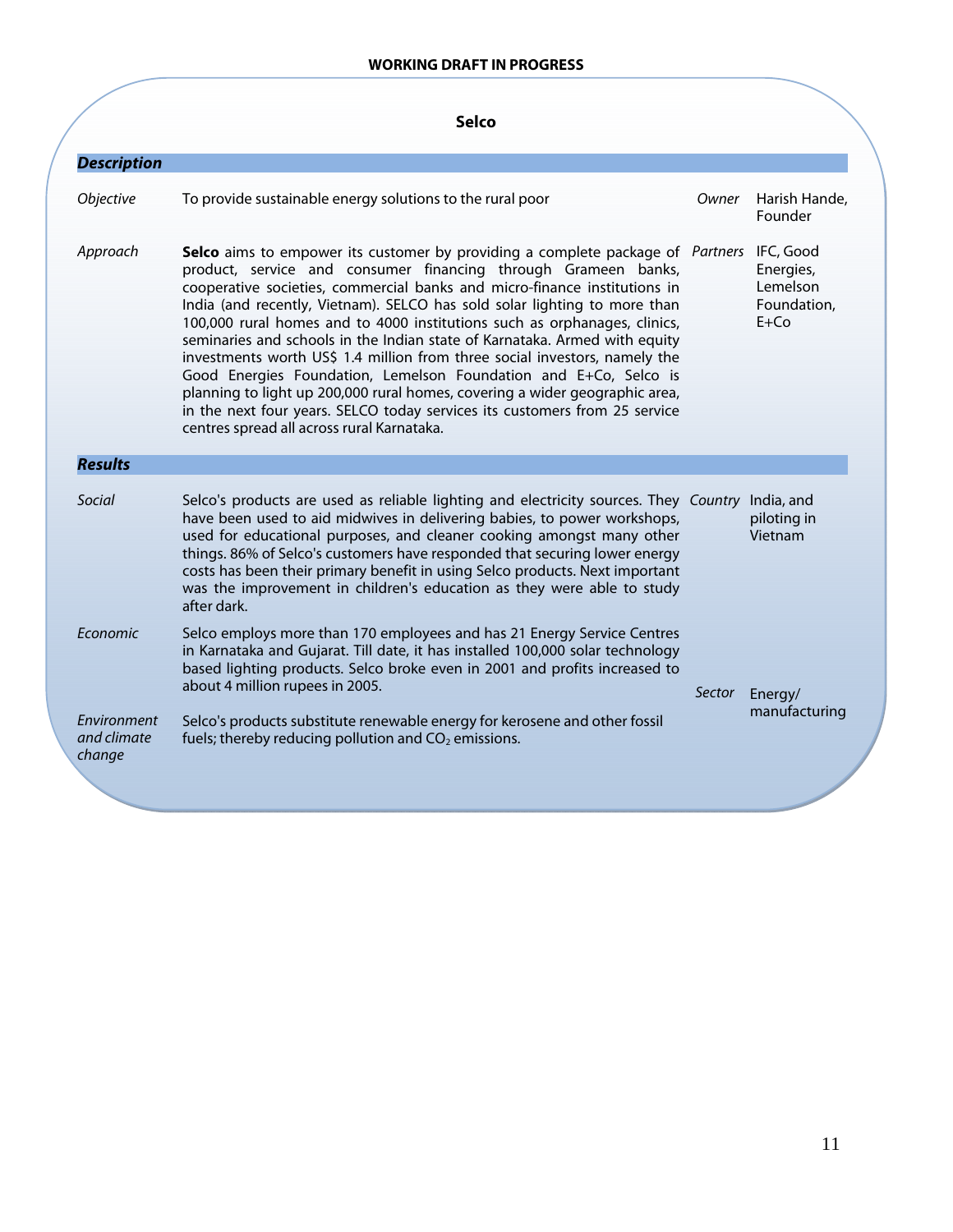# **Yulicun Micro-hydro power station**

| <b>Description</b>                   |                                                                                                                                                                                                                                                                                                                                                                                                                                                                                                                                                                                                                                                                                                                                                      |        |                    |
|--------------------------------------|------------------------------------------------------------------------------------------------------------------------------------------------------------------------------------------------------------------------------------------------------------------------------------------------------------------------------------------------------------------------------------------------------------------------------------------------------------------------------------------------------------------------------------------------------------------------------------------------------------------------------------------------------------------------------------------------------------------------------------------------------|--------|--------------------|
| <i><b>Objective</b></i>              | Financially self-supported renewable energy power generation to promote<br>local economy development and raising the life standard in western China.                                                                                                                                                                                                                                                                                                                                                                                                                                                                                                                                                                                                 | Owner  | Yulicun<br>Village |
| Approach                             | Yulicun Micro-hydro power station. Electricity service is a key issue for <i>Partners</i><br>local economy development and improvement of living standards. But the<br>local electric power company would not extend the power line to the village.<br>To address this, the village head organized all of the village households (24<br>families) in 1992 to construct a 5KW micro-hydro power station, using the<br>main mountain stream available in the valley without any outside financial<br>assistance. The funding came from all households, and the villagers also<br>contributed labour. Today, the village is self-sustaining its energy needs and<br>the power station is owned, operated and maintained by the villagers<br>themselves. |        | Village-<br>owned  |
| <b>Results</b>                       |                                                                                                                                                                                                                                                                                                                                                                                                                                                                                                                                                                                                                                                                                                                                                      |        |                    |
| Social                               | Overall, improvement of living standards. Better lighting in the evening, kids Country China<br>have better conditions to study. Social activities that had been severely<br>restricted during dark winter nights are now possible. Improving water<br>supply, especially drinking water for residential uses, is another benefit of<br>the power availability.                                                                                                                                                                                                                                                                                                                                                                                      |        |                    |
| Economic                             | Micro-hydro (up to 4MW) needs little investment and has the lowest power<br>generation cost, hence this has been an economic investment by the<br>villagers.                                                                                                                                                                                                                                                                                                                                                                                                                                                                                                                                                                                         |        |                    |
| Environment<br>and climate<br>change | Providing electricity from a renewable resource. Improving indoor air quality<br>and displacing fossil fuel consumption.                                                                                                                                                                                                                                                                                                                                                                                                                                                                                                                                                                                                                             | Sector | Energy             |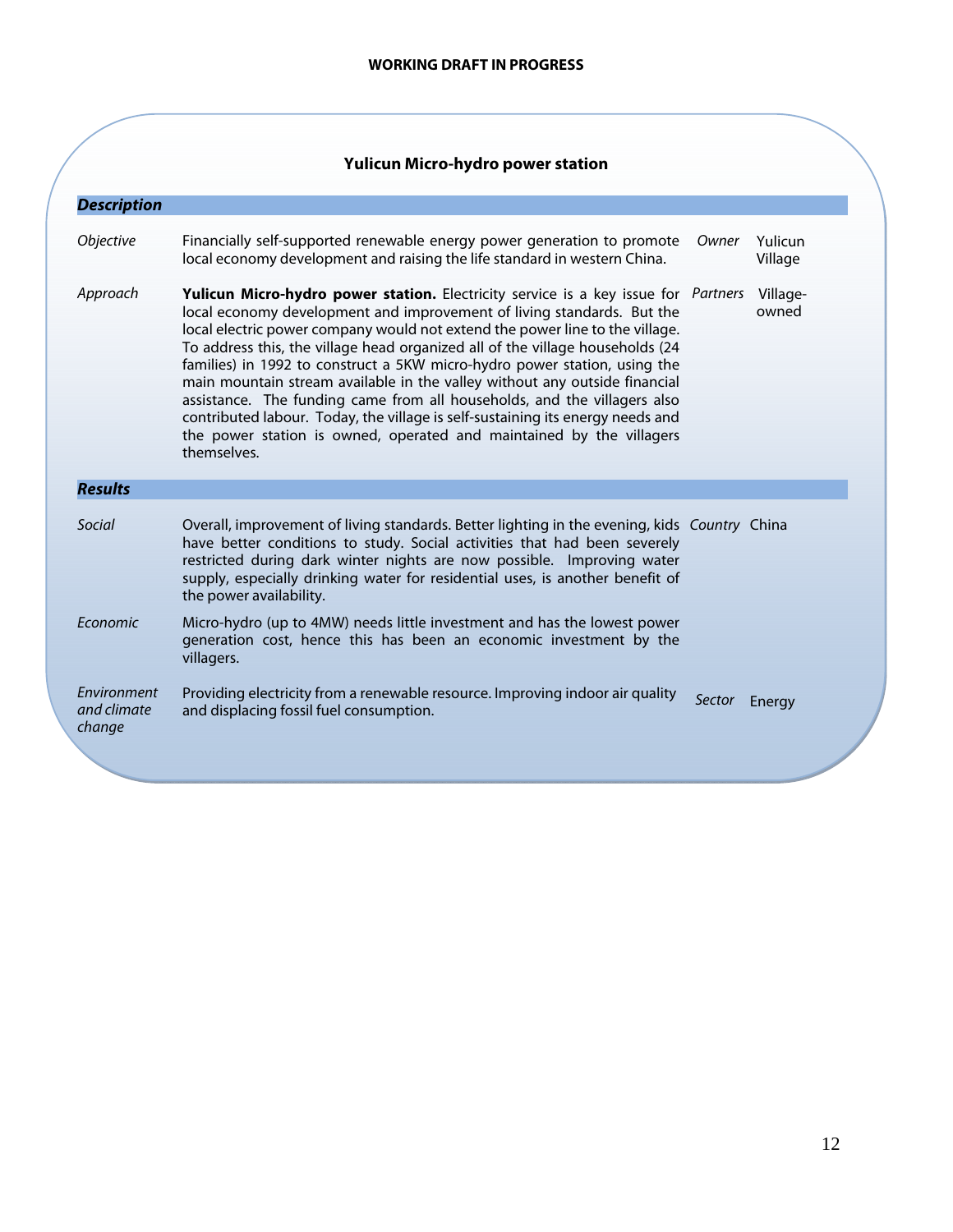# **Latin America and the Caribbean**

|                                   | Amanco                                                                                                                                                                                                                                                                                                                                                                                                                                                                                                                                                                                                                                                                                               |                                          |
|-----------------------------------|------------------------------------------------------------------------------------------------------------------------------------------------------------------------------------------------------------------------------------------------------------------------------------------------------------------------------------------------------------------------------------------------------------------------------------------------------------------------------------------------------------------------------------------------------------------------------------------------------------------------------------------------------------------------------------------------------|------------------------------------------|
| <b>Description</b>                |                                                                                                                                                                                                                                                                                                                                                                                                                                                                                                                                                                                                                                                                                                      |                                          |
| Objective                         | To serve low-income markets with drip-feed irrigation systems for Owner GrupoNueva<br>agriculture.                                                                                                                                                                                                                                                                                                                                                                                                                                                                                                                                                                                                   |                                          |
| Approach                          | <b>Amanco,</b> a subsidiary of the conglomerate GrupoNueva, developed a Partners Ashoka, Rasa,<br>hybrid value chain model for serving low-income markets in Guatemala<br>and Mexico with drip-irrigation systems. As part of that plan, the<br>company shifted from selling water conveyance supplies to offering<br>integrated irrigation solutions, priced per hectare of land. The solutions<br>included services to increase farm productivity and to maximize water<br>efficiency. The company partnered with unconventional civil society<br>organizations-closer to low-income clients-and with others<br>providing microcredit and access to alternative channels for<br>commercialization. | <b>Wal-Mart</b><br>Mexican<br>Foundation |
| <b>Results</b>                    |                                                                                                                                                                                                                                                                                                                                                                                                                                                                                                                                                                                                                                                                                                      |                                          |
| Social                            | Better irrigation methods raised productivity for Amanco customers up Country Mexico<br>to 22%, cut labour costs by 33%.                                                                                                                                                                                                                                                                                                                                                                                                                                                                                                                                                                             |                                          |
| Economic                          | Amanco leads the production and marketing of water management<br>systems in Latin America with a focus on the building sector and on<br>drip-feed irrigation for agriculture. In 2005, its net sales were US\$688<br>million, it employed 7,133 people.                                                                                                                                                                                                                                                                                                                                                                                                                                              |                                          |
| Environment and<br>climate change | Efficient use of water resources. Providing farmers with a means to<br>adapt to a drier climate.                                                                                                                                                                                                                                                                                                                                                                                                                                                                                                                                                                                                     | Sector Agricultural/<br>irrigation       |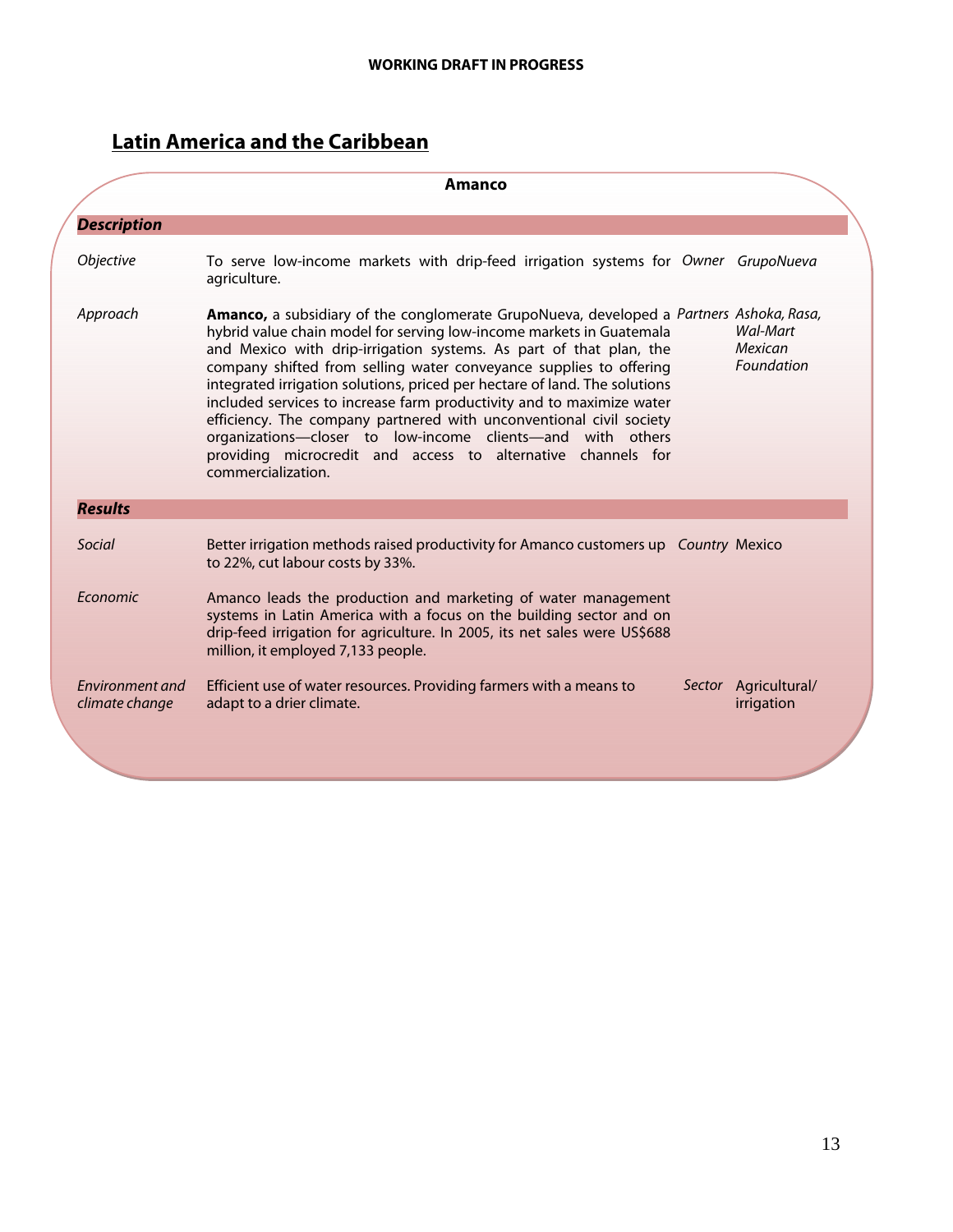|                                   | Sadia's Program for Sustainable Swine Production (3S program)                                                                                                                                                                                                                                                                                                                                                                                                                                                                                                                                                                                                                                                                                                                                                                                                                                                   |          |                                                    |
|-----------------------------------|-----------------------------------------------------------------------------------------------------------------------------------------------------------------------------------------------------------------------------------------------------------------------------------------------------------------------------------------------------------------------------------------------------------------------------------------------------------------------------------------------------------------------------------------------------------------------------------------------------------------------------------------------------------------------------------------------------------------------------------------------------------------------------------------------------------------------------------------------------------------------------------------------------------------|----------|----------------------------------------------------|
| <b>Description</b>                |                                                                                                                                                                                                                                                                                                                                                                                                                                                                                                                                                                                                                                                                                                                                                                                                                                                                                                                 |          |                                                    |
| Objective                         | To assist more than 3,500 swine producers in reducing greenhouse<br>gas emissions from their farm operations.                                                                                                                                                                                                                                                                                                                                                                                                                                                                                                                                                                                                                                                                                                                                                                                                   | Owner    |                                                    |
| Approach                          | Sadia, one of the world's leading producers of chilled and frozen<br>foods, is a market leader in Brazil, with more than 600 products in<br>the meat, pasta, margarine and dessert segments. It is also the<br>country's main exporter of meat products. The Program for<br>Sustainable Swine Production was designed to reduce greenhouse<br>gas emissions from the more than 3,500 swine producers in Sadia's<br>supply chain and to qualify the reductions as a Kyoto Protocol Clean<br>Development Mechanism project in order to sell carbon credits. The<br>programme seeks to bring sustainability to the company's supply<br>chain by providing supplementary revenue from carbon credits and<br>better working conditions for swine producers. The case details the<br>innovative use of technology and forward-thinking project structure<br>to capitalize on trading credits in new market exchanges. | Partners | Sansuy and<br>Avesuy, Espirito<br>Santo University |
| <b>Results</b>                    |                                                                                                                                                                                                                                                                                                                                                                                                                                                                                                                                                                                                                                                                                                                                                                                                                                                                                                                 |          |                                                    |
| Social                            | Better working conditions for swine producers. Increased revenue<br>for the small and medium producers.                                                                                                                                                                                                                                                                                                                                                                                                                                                                                                                                                                                                                                                                                                                                                                                                         | Country  | <b>Brazil</b>                                      |
| Economic                          | Sadia is one of the world's leading producers of chilled and frozen<br>foods. In Brazil, the company leads all market segments of its 680<br>products, including meat, pasta, margarine and desserts (see Table<br>1 for details). It is also the country's main exporter of meat-based<br>products. The company has more than 40,000 employees and 12<br>industrial plants in Brazil. Its 2006 revenue totaled US\$3.7 billion.                                                                                                                                                                                                                                                                                                                                                                                                                                                                                |          |                                                    |
| Environment and<br>climate change | Sadia carries out proper waste management and disposal, thus<br>avoiding soil and water pollution. In addition, Sadia's 3S program<br>reduces emissions of greenhouse gases. With biodigesters, swine<br>waste is fermented by bacteria in closed reservoirs, avoiding<br>methane emission. In the process, the methane gas is converted<br>into CO <sub>2</sub> , which is 21 times less intensive in terms of greenhouse gas<br>effects. Such sequestration of greenhouse gases generates carbon<br>credits under the Kyoto Protocol Clean Development Mechanism<br>(CDM) that can be traded with other companies in need of carbon<br>offsets. Gases captured from the biodigester operation can also be<br>used as energy, thus reducing operating costs for producers. Also,<br>the byproduct from the fermentation process can be used as crop<br>fertilizer or as food for fish breeding.                | Sector   | Agriculture                                        |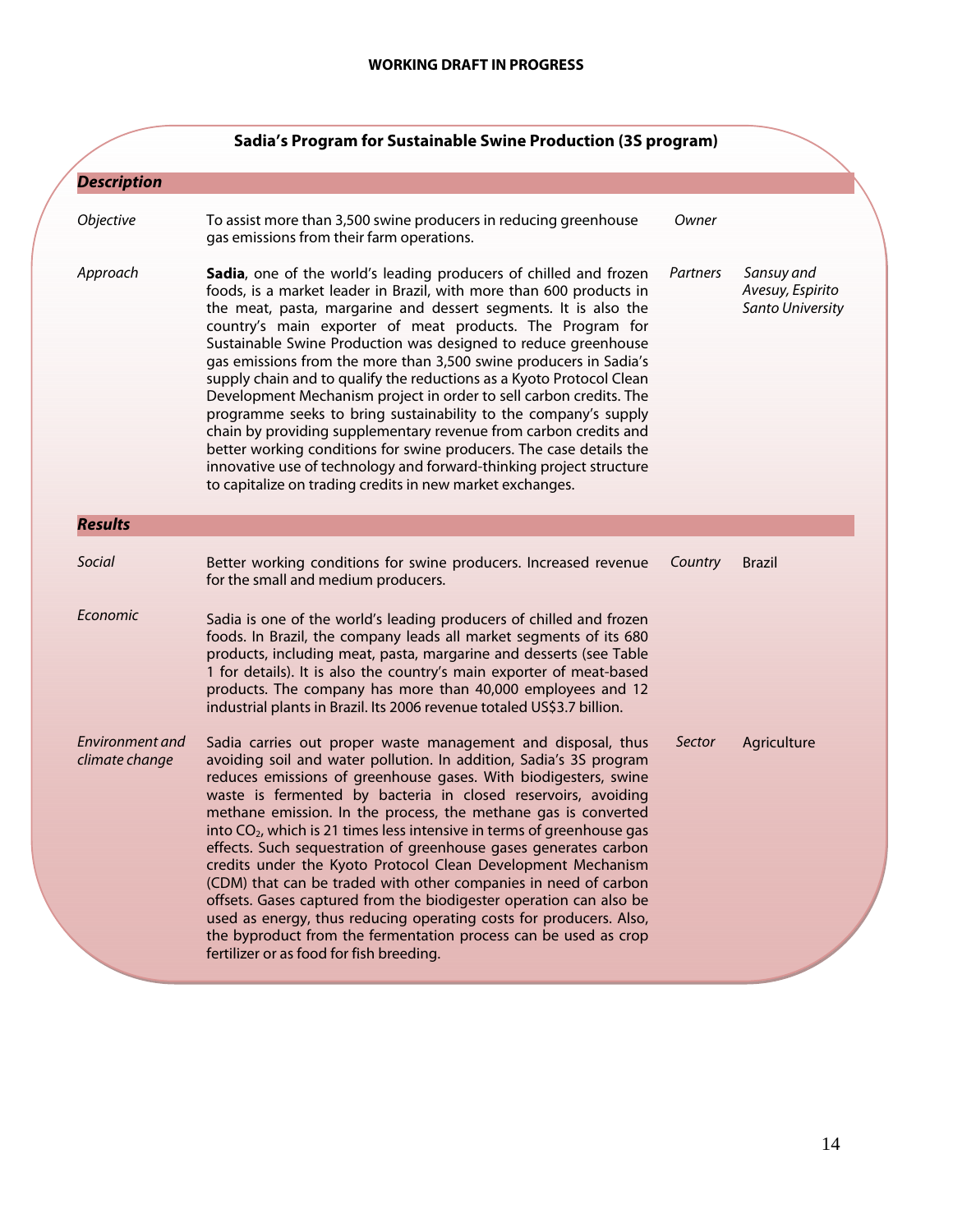# **Middle East and North Africa**

|                    | <b>ADAPT</b> (Appropriate Development, Architecture & Planning Technologies)                                                                                                                                                                                                                                                                                                                                                                                                                                                                               |          |                                                          |
|--------------------|------------------------------------------------------------------------------------------------------------------------------------------------------------------------------------------------------------------------------------------------------------------------------------------------------------------------------------------------------------------------------------------------------------------------------------------------------------------------------------------------------------------------------------------------------------|----------|----------------------------------------------------------|
| <b>Description</b> |                                                                                                                                                                                                                                                                                                                                                                                                                                                                                                                                                            |          |                                                          |
| Objective          | Providing appropriate architectural design and construction and<br>the technological capacity to construct low-income housing with<br>locally available material in rural, urban or desert locations in the<br>Middle East region.                                                                                                                                                                                                                                                                                                                         | Owner    | Hany and Abdel<br>Rahman El<br>Miniawy                   |
| Approach           | The "slum upgrading" market is a significant centre of demand for<br>quality construction materials and techniques. ADAPT is working<br>with low income communities to meet this demand in a sustainable<br>way. The organization uses local ingredients common to the ancient<br>Egyptians, along with treated waste products like rice straw, cement<br>dust, and iron-fabric leftovers to produce environmentally -friendly<br>building materials that are high quality (certified by the<br>government) and low cost (30%below standard alternatives). | Partners | <b>Egyptian Center</b><br>for Economic<br><b>Studies</b> |
| <b>Results</b>     |                                                                                                                                                                                                                                                                                                                                                                                                                                                                                                                                                            |          |                                                          |
| Social             | <b>ADAPT</b> sets up apprenticeship with master builders giving youth<br>employment, new skills and a role of participation and<br>empowerment. Configuring the resource base especially including<br>locally available material for building and insulation has led to<br>economic value to the consumer by an average 30 per cent<br>decrease in building costs                                                                                                                                                                                          | Country  | Egypt                                                    |
| Economic           | In Egypt, the company has built over 10,000 affordable housing<br>units to date, in the poorest Cairo areas. Out of a total of 21 project<br>conducted in Egypt starting in 1983, ADAPT reported a gross<br>revenue result of US\$20 million in 2004.                                                                                                                                                                                                                                                                                                      |          |                                                          |
| Environment        | <b>ADAPT</b> uses local ingredients common to the ancient Egyptians,<br>and climate change along with treated waste products like rice straw, cement dust, and<br>iron-fabric leftovers to produce environmentally -friendly building<br>materials that are high quality.                                                                                                                                                                                                                                                                                  | Sector   | Housing/<br>construction                                 |